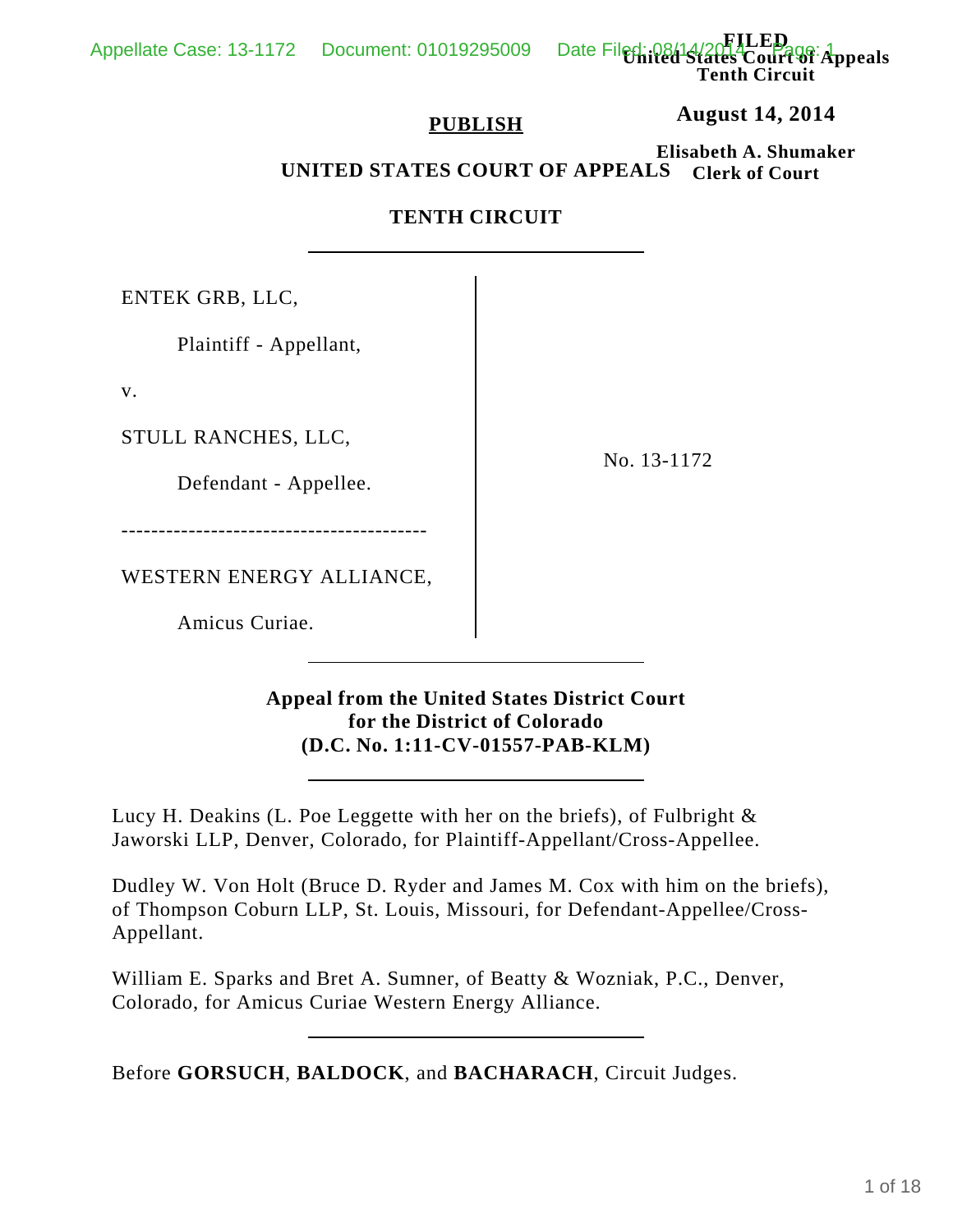**GORSUCH**, Circuit Judge.

When you own property in the West you don't always own everything from the surface to the center of the Earth. Someone else might own the minerals lying underground and the right to access them. Someone else still might own the right to use the water flowing through your property. All this can invite confusion and litigation.

Ours is such a case, a battle between ranchers and miners over property claims they trace back to separate government grants an age ago. Stull runs a grouse hunting business on its surface estate in rural Colorado. Entek leases from the federal government the right to explore for and develop minerals under much of Stull's surface and adjoining surface estates. This dispute arose when Entek asked permission to enter Stull's surface estate — both to develop new oil well sites on Stull's land and to get at one of its existing wells located on an adjacent surface estate owned by the Bureau of Land Management. Along the way, Entek pointed out that the only available road to the well on BLM's estate crosses Stull's land. Still, Stull was not moved. Concerned that Entek's presence would unsettle its grouse, Stull refused any access. With that, Entek was left to seek relief from the district court. At summary judgment, the district court held that Entek was entitled to access portions of Stull's surface to mine certain leases

-2-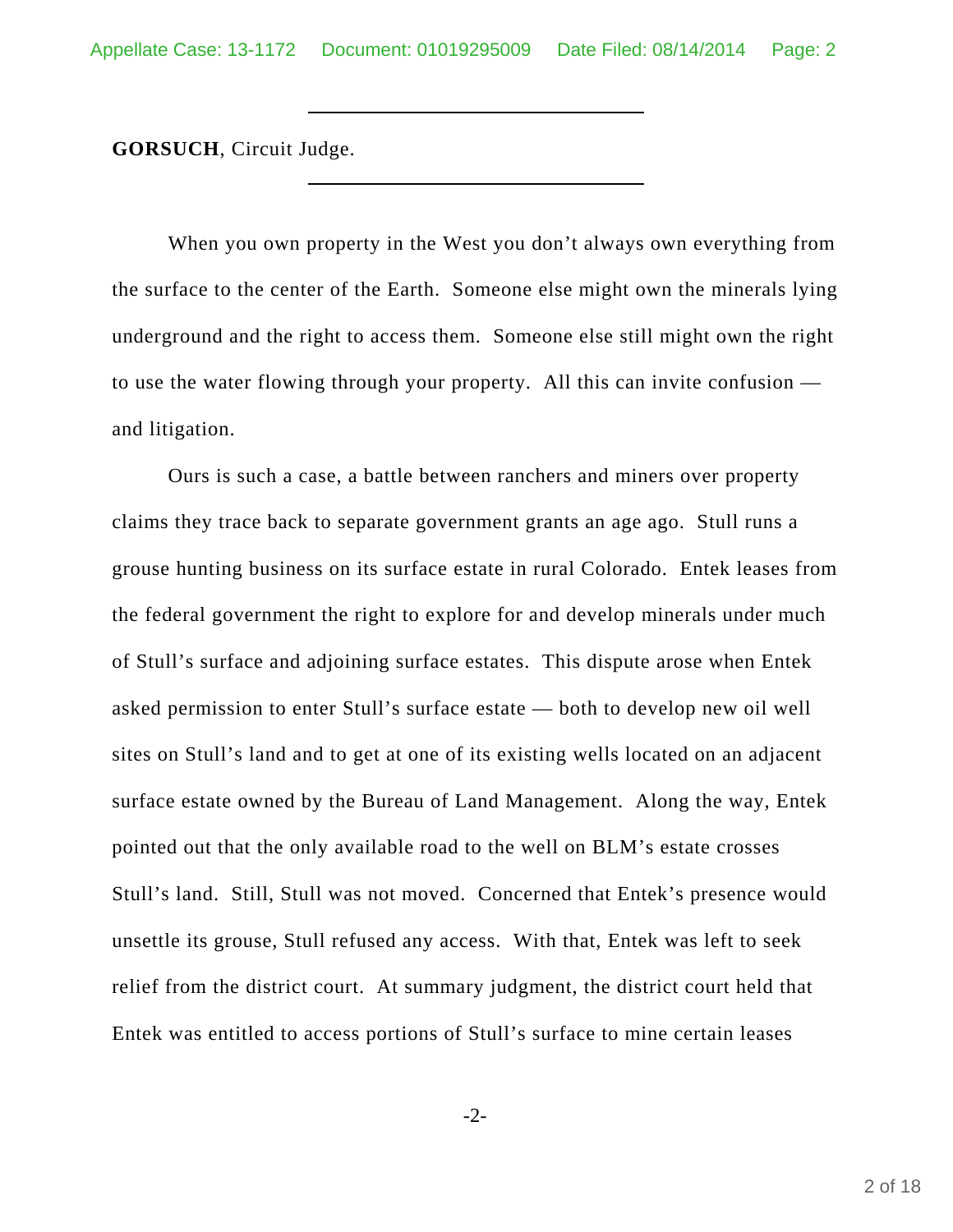lying below. But the court also held that Entek was entitled to no more than this — in particular, Entek could not cross Stull's surface to service the well on the adjacent BLM land. Entek appeals, asking us to supply the fuller relief it sought, not merely what the district court granted. We believe we must do just that.

The reason why takes us back some way. Everyone knows that through the late nineteenth and early twentieth centuries the government sought to induce westward expansion by affording generous land grants to homesteaders. Everyone knows, too, that as time wore on that generosity waned. By 1916, some complained that the government's policy of trying to induce ranchers and farmers to work the land had turned into a bonanza for mining interests — with the government giving away not only the surface but also the oil, gas, and other minerals lying beneath. In response to this criticism and with the belief that the buried riches under these lands should inure to the benefit of the whole people, not lucky homesteaders, Congress passed the Stock-Raising Homestead Act of 1916 and ensured future homestead grants would come with strings attached. Pub. L. No. 64-290, 39 Stat. 862 (codified at 43 U.S.C. §§ 291-301); *see also Watt v. W. Nuclear, Inc*., 462 U.S. 36, 47-51 (1983); *United States v. Midwest Oil Co.*, 236 U.S. 459, 466-67 (1915); *Aulston v. United States*, 915 F.2d 584, 585-87 (10th Cir. 1990); Matthew L. King, *Prospectors' Access to Stock-Raising Homestead Act Lands*, 20 Colo. Law. 247 (1991).

-3-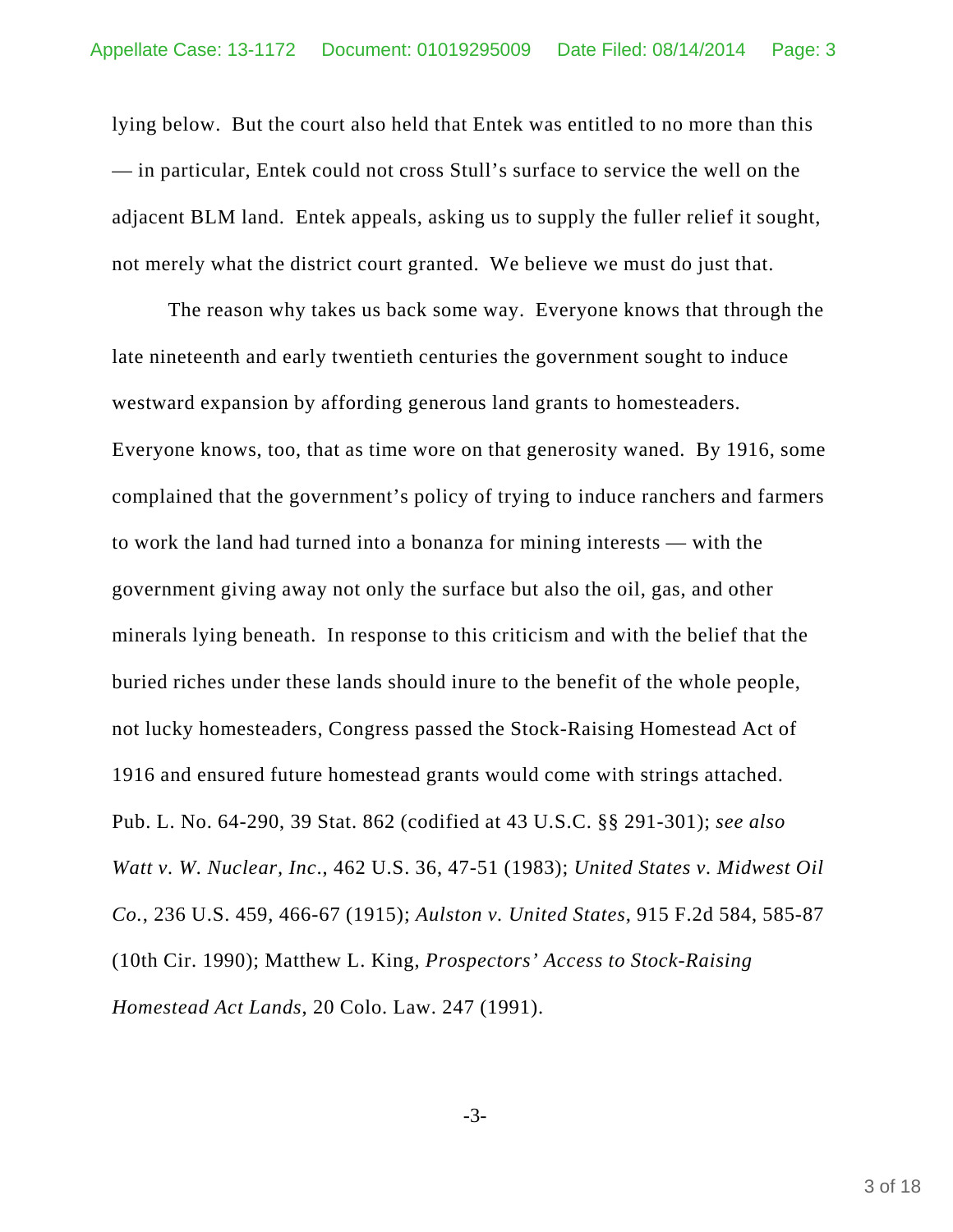Those strings still bind. Stull is the successor in interest to land grants provided under the 1916 Act. And under that law all mineral rights are expressly reserved by the government, along with at least two other rights: (1) the right to enter and use so much of the surface as might be "reasonably incident" to the exploration and removal of mineral deposits, and (2) the right to enact future laws and regulations regarding the "disposal" of the mineral estate. *See* 43 U.S.C. § 299(a). This second right, moreover, sweeps broadly when it places the minerals at the government's "disposal," signifying not just the government's power to "bestow[]" or "assign[]" the minerals, but also a power to "manage[]," "make use of," and "deal with [them] as [it] pleases." 4 *The Oxford English Dictionary* 820 (2d ed. 1989). No doubt Congress reserved a broad right to enact future laws regarding its mineral estate because by 1916 it hadn't yet settled on the "procedure by which all mineral resources were to be administered" and in the meantime "sedulously sought to preserve" the chance to do just that. *United States v. Union Pac. R.R. Co.*, 353 U.S. 112, 116 (1957); *see also W. Nuclear*, 462 U.S. at 47-51; *Andrus v. Utah*, 446 U.S. 500, 509 (1980).

At least one of those subsequently enacted laws poses a problem for Stull. To see why, though, still a little more history is helpful. Pursuant to the rights it reserved in 1916, Congress passed the Mineral Leasing Act in 1920, a first step toward establishing a legal framework for the exploitation of minerals lying underneath homestead lands. Pub. L. No. 66-146, 41 Stat. 437 (codified in

-4-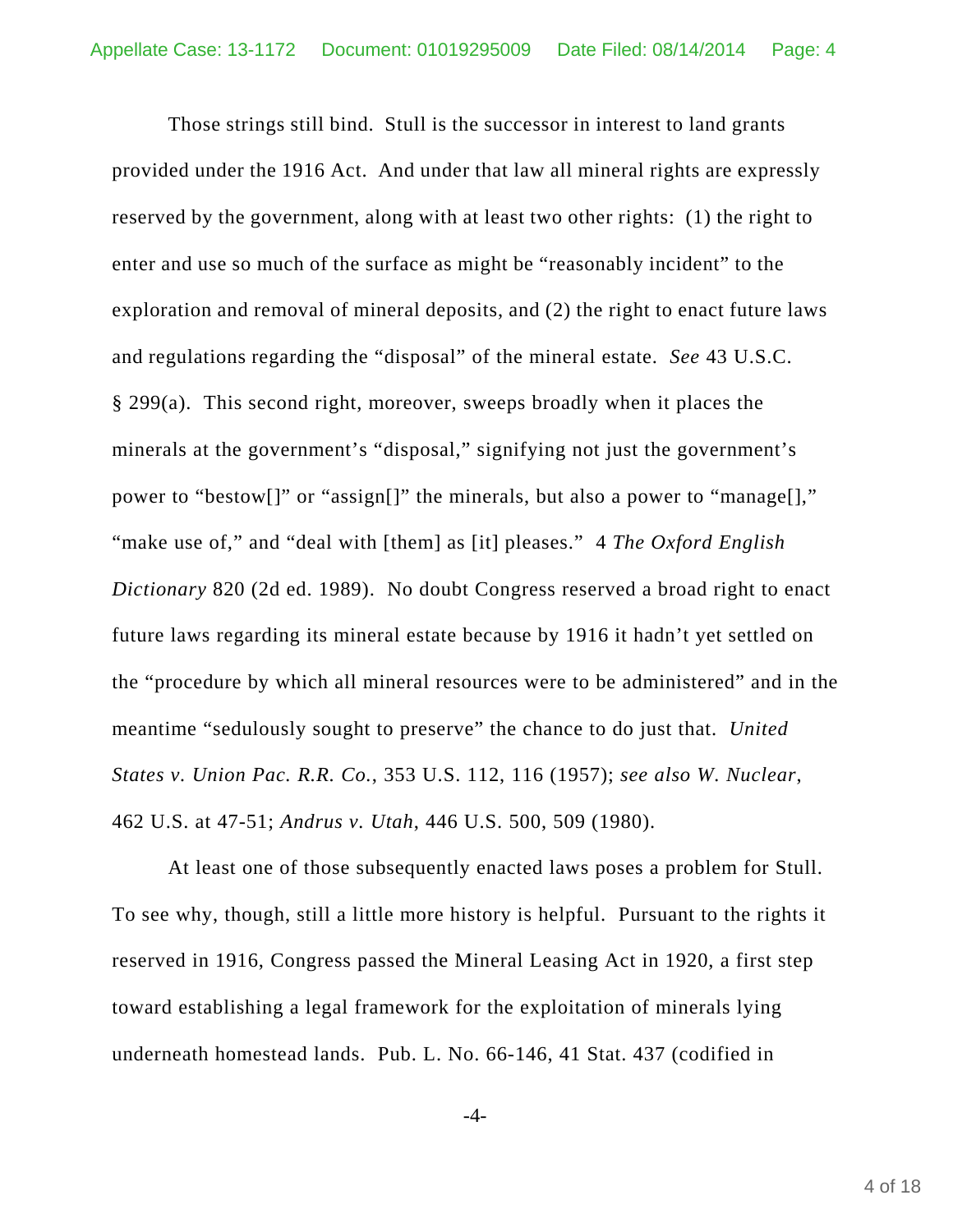scattered sections of 30 U.S.C.); *see also Kirkpatrick Oil & Gas Co. v. United States*, 675 F.2d 1122, 1124 (10th Cir. 1982); *Aulston*, 915 F.2d at 587; *Kinney-Coastal Oil Co. v. Kieffer*, 277 U.S. 488, 504 (1928); *Union Pac. R.R. Co.*, 353 U.S. at 136 (Frankfurter, J., dissenting) (in the Mineral Leasing Act "Congress did what it had not done [before] — it set forth a plan for the development of the minerals that the 1909-1916 Acts had reserved for the United States"). But as sometimes happens with well-meaning legislation, the Mineral Leasing Act wound up inviting new and unintended problems of its own. The statute allowed the Secretary of Interior to lease mineral development rights for individual tracts of land to private mining concerns. The problem, of course, is that mineral deposits don't always follow plat lines. And soon enough developers began draining pools of oil and gas lying partially within their own lease boundaries but extending into contiguous leaseholds. At first, the law reacted to all this in a very wild west sort of way — first come, first served. In time, though, Congress came to judge this arrangement inefficient because it often yielded frantic, duplicative, and crazy-quilt exploration activities in what amounted to a single oil and gas field. *See, e.g.*, 1 Nancy Saint-Paul, *Summers Oil and Gas* § 3:7 (3d ed. 2013); Robert E. Hardwicke, *The Rule of Capture and Its Implications as Applied to Oil and Gas*, 13 Tex. L. Rev. 391 (1935); Bruce M. Kramer & Owen L. Anderson, *The Rule of Capture — An Oil and Gas Perspective*, 35 Envtl. L. 899 (2005).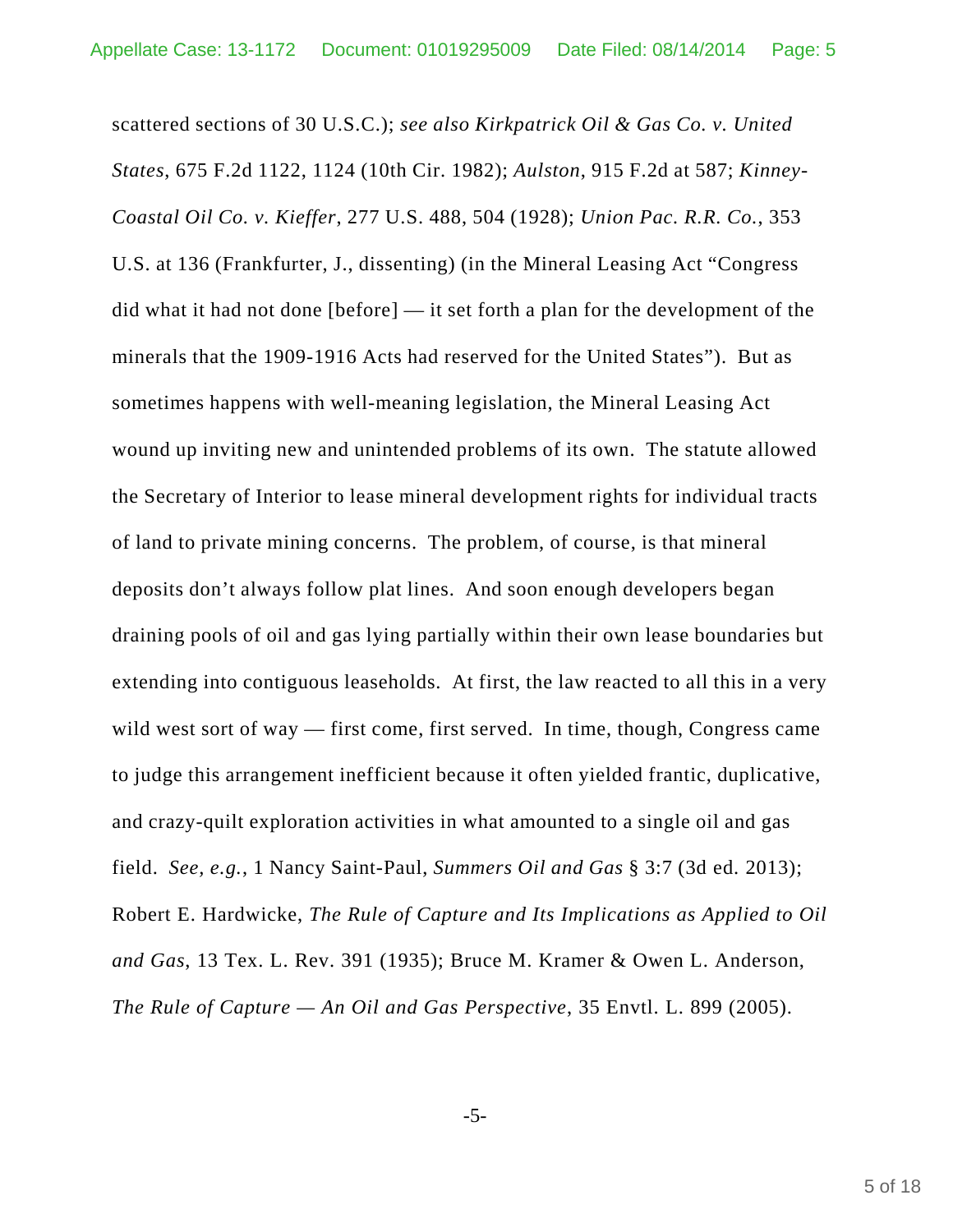Bowing to geologic reality, Congress responded with an amendment to the Mineral Leasing Act allowing all the lessees in a single field or area to develop "a cooperative or unit plan of development or operation of such pool, field, or like area." 30 U.S.C. § 226(m); *see also Amoco Prod. Co. v. Heimann*, 904 F.2d 1405, 1410 (10th Cir. 1990). Under the law, these "unitization" agreements must be approved by the Secretary of Interior, and the Secretary is empowered to alter existing federal minerals leases to accommodate these agreements in any way "he may deem necessary or proper to secure the proper protection of the public interest." 30 U.S.C. § 226(m).

That's where the trouble really starts for Stull. It does because the Secretary has approved a unitization agreement covering a 40,000 acre region that includes the relevant portions of Stull's surface estate and BLM's land. Known as the Focus Ranch Unit Agreement, the Agreement seeks to ensure the efficient distribution of mining assets and profits among the region's mineral leaseholders. Toward that end, the document provides that drilling and producing operations "upon any tract of unitized lands will be accepted and deemed to be performed upon and for the benefit of each and every tract of unitized land." The document further explains that the Secretary has exercised his authority to declare any contrary provision in any individual mineral lease or federal regulation subservient to this new plan. *See* Aplt. App. at 1816. Neither is language in the Focus Ranch Unit Agreement unique — it tracks a model agreement that appears

-6-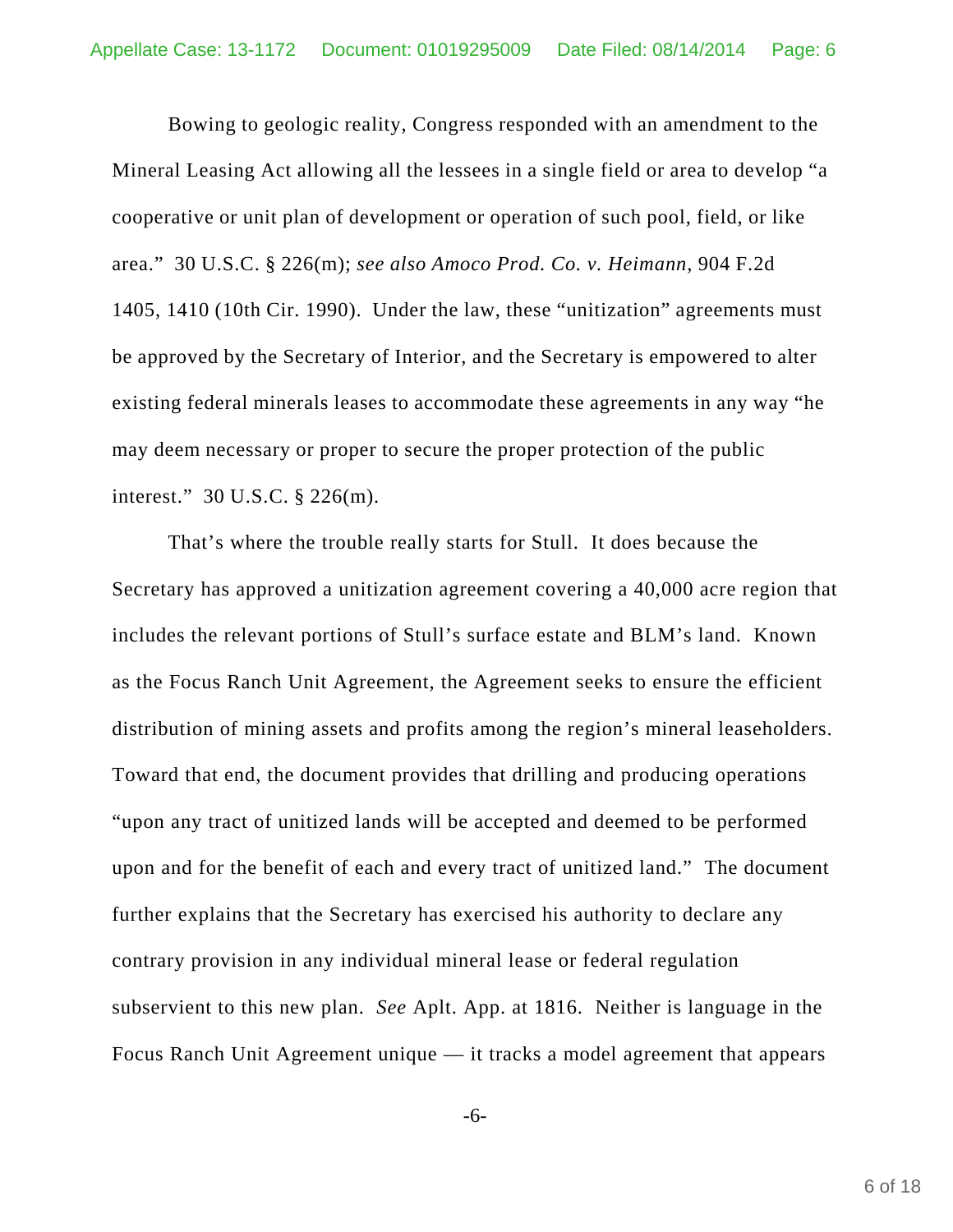in the code of federal regulations. *See* 43 C.F.R. § 3186.1(18)(b). Indeed, the Focus Ranch Unit Agreement tracks the statute itself, which codifies the understanding that "operations or production pursuant to [a unitization] agreement shall be deemed to be operations or production as to each such lease committed thereto." 30 U.S.C. § 226(m).

How does this pose a problem for Stull? No one seriously disputes that Entek may enter Stull's surface estate above a particular mineral lease to explore or mine the part of that leasehold that lies under Stull's surface. This right clearly traces back to the federal government's first reserved right in the 1916 Stock-Raising Homestead Act — the right to "reenter and occupy" as much of the surface as needed for purposes "reasonably incident" to the mining of minerals beneath. 43 U.S.C. § 299(a). Still, Stull says, this statutory language does not authorize Entek to cross the surface above one of its leaseholds to service either a different leasehold under Stull's property or even the same leasehold under a surface estate owned by someone else. But even assuming Stull's reading of the first right reserved in the 1916 statute is correct in this respect, it still fails to account for the second right reserved in that same law. Under the second reserved right — the right to adopt *future* rules regarding the disposition of its mineral estate — the government has enacted  $\S 226$ (m) and approved the Focus Ranch Unit Agreement. Under those provisions, any mining activity on any leasehold in the unitized area is deemed to occur on *all* leaseholds. Given this,

-7-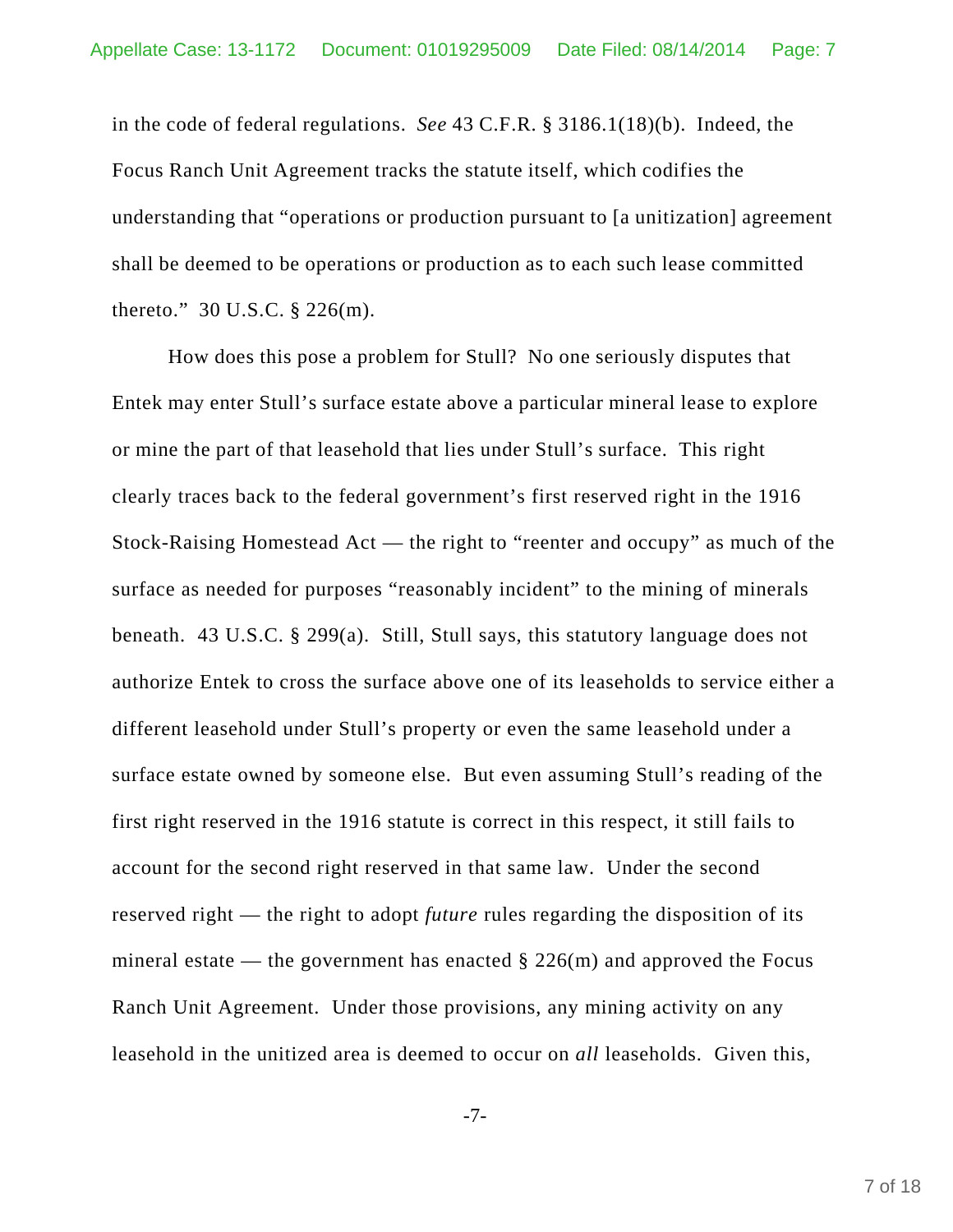and given the first reservation in the 1916 Act, it follows that Entek, the designated Focus Ranch Unit operator, can enter and occupy the surface above any leasehold in the unitized area to the extent that surface access is reasonably incident to mining in any leasehold in the unitized area. No longer is the right to enter and occupy the surface even arguably limited to particular leaseholds or surface estates. The agreement's designated operator may now use any portion of the surface in the unit to aid its mining activities in the unit without respect to individual lease or surface boundaries. Put differently, the operator may now "reenter and occupy" so much of the surface in the unitized area as may be "reasonably incident" to extracting minerals from the unit. $<sup>1</sup>$ </sup>

Neither is there anything novel about any of this. In *Coosewoon v. Meridian Oil Co.*, this court recognized some time ago that the purpose and effect of unitization is often to ensure an entire oil and gas field may "be operated as a single entity, without regard to surface boundary issues." 25 F.3d 920, 923 n.1 (10th Cir. 1994). The Ninth Circuit has reached the same conclusion — and so

<sup>&</sup>lt;sup>1</sup> Of course, the 1916 Act requires that a mineral lessee seeking to exercise its right to "reenter and occupy" must obtain the surface owner's agreement or post with the federal government a bond of a "good and sufficient" amount. 43 U.S.C. § 299(a); *see also Gilbertz v. United States*, 808 F.2d 1374, 1379 (10th Cir. 1987) (suggesting that an agreement or bond is a "condition[] precedent" to exercising the right to "reenter and occupy"). Obviously Entek lacks Stull's agreement, so it would seem the company must post a bond. We do not mean to suggest that unitization eliminates this statutory requirement. Neither do we mean to suggest Entek has satisfied the requirement; the question of a bond simply has not been raised in this case.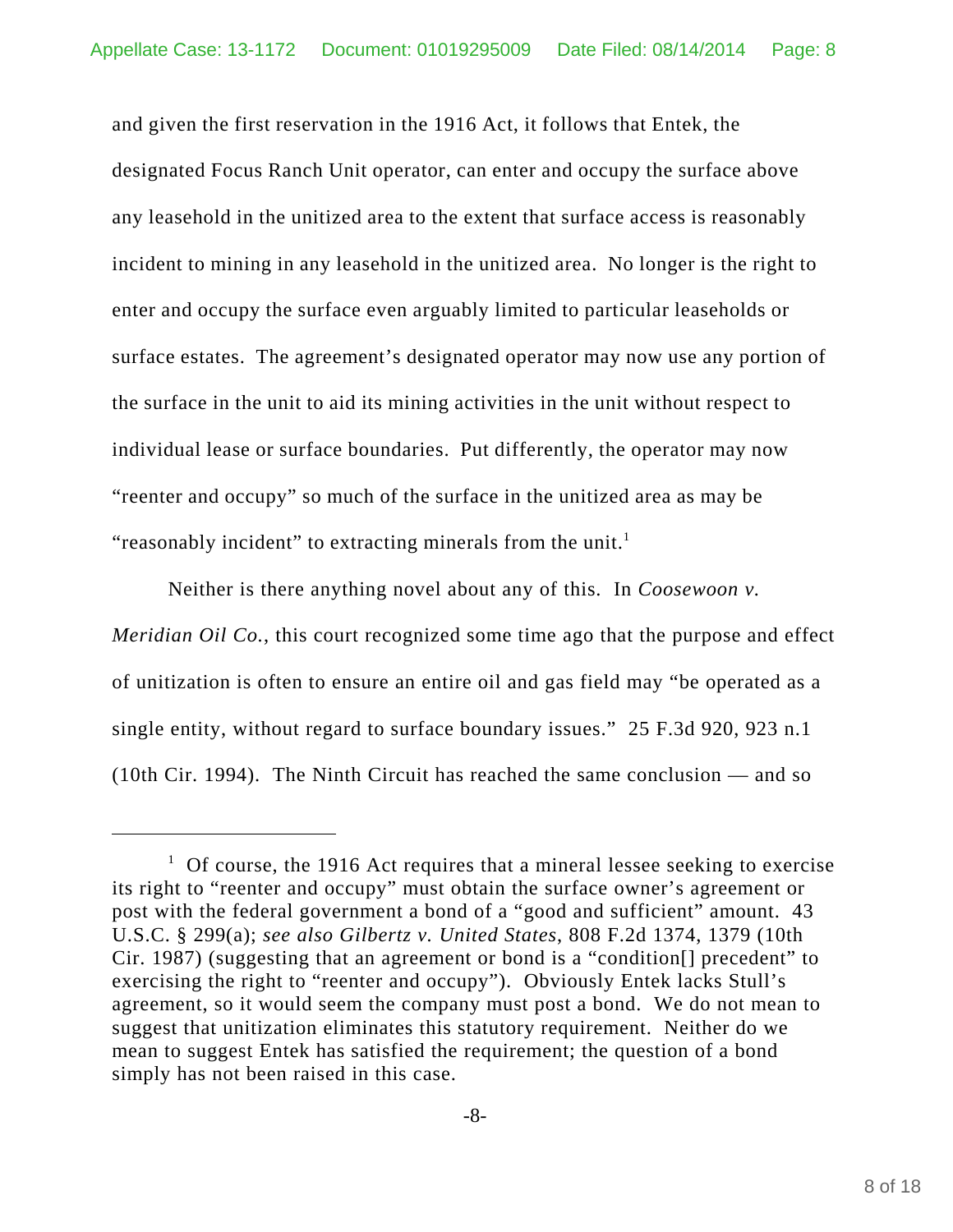has the Department of Interior. *See Norfolk Energy, Inc. v. Hodel*, 898 F.2d 1435, 1438 (9th Cir. 1990) ("Unitization permits the entire oil and gas field (or a substantial portion of it) to be operated as a single entity, without regard to surface boundary issues.") (internal quotation marks and brackets omitted); Bureau of Land Management, *Draft Handbook H-3180-1: Unitization (Exploratory)* 1 (1992) ("By effectively eliminating internal property boundaries within the unit area, unitization permits the most efficient and cost-effective means of developing the underlying oil and gas resources."); *see also* 6 Howard R. Williams & Charles J. Meyers, *Oil and Gas Law* §§ 901, 910, 921.3 (LexisNexis 2013); Bruce M. Kramer & Patrick H. Martin, *The Law of Pooling and Unitization* § 20.06[1] (3d ed. 2013).

This result conforms as well with  $\S$  226(m)'s express statutory purposes. As we've seen and the statute itself says, its aim is to "avoid waste" in the exploration and exploitation of an oil or gas field. 30 U.S.C. § 226(m); *see also* 43 C.F.R. § 3186.1; *Union Pac. R.R. Co.*, 353 U.S. at 116. Instead of worrying about a checkerboard of titles and leases for lawyers to play on and fight over, the law seeks to permit geologists and engineers to arrange their assets on the surface efficiently in order to follow the underground boundary lines of mineral deposits that nature dictates. In this case, that means Entek has the right (among other things) to use an already existing road above one leasehold to service an existing

-9-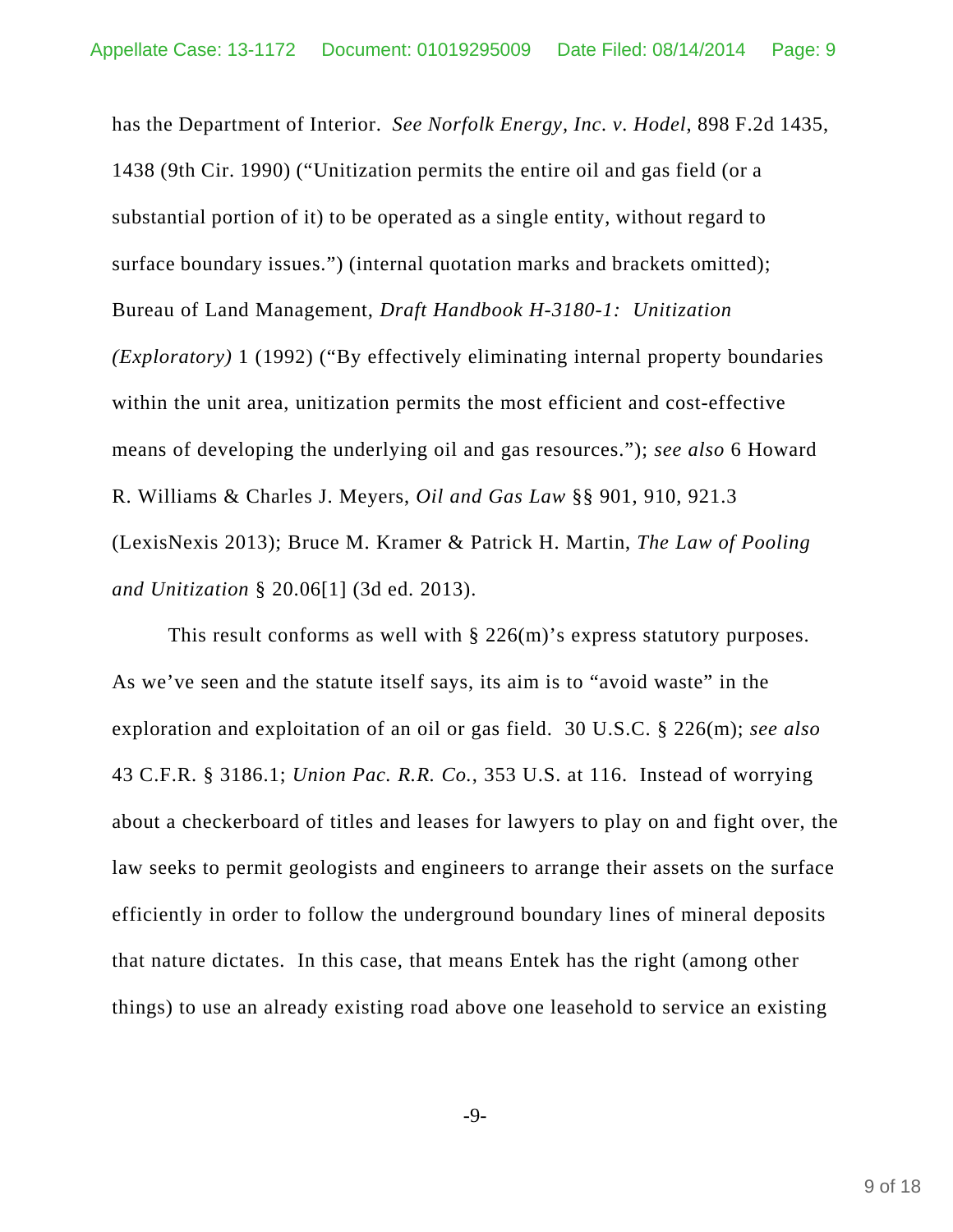well above another — rather than being forced to incur the waste of having to build a new and duplicative byway. $2$ 

To all this, Stull responds by pointing to a passage in *Mountain Fuel Supply Co. v. Smith*, in which this court stated that surface rights are not affected by unitization "other than to the extent that the particular leases covering the minerals under the defendants' surface may have been actually and legally modified thereby." 471 F.2d 594, 597 (10th Cir. 1973). But this statement hardly helps Stull. *Mountain Fuel* didn't hold that unitization *never* has an effect on surface access rights — it simply observed that any alteration to surface access rights depends on the terms of the unitization agreement in question and whether it "actually and legally" modifies the "particular leases covering the minerals under the defendants' surface." *Id.* at 597. And that is precisely what the Focus Ranch Unit Agreement does. The Agreement expressly modifies all mineral leases in the region to make plain that operations "upon any tract of unitized lands" are deemed to occur on all other portions of unitized lands. The plain

<sup>&</sup>lt;sup>2</sup> Unitization policies exist as well under analogous state laws. Though it's hardly dispositive when it comes to interpreting federal law, it is perhaps not nothing either that the "majority rule" in the states is the same as it is in federal law, permitting parties to "pool[] . . . the right to use the surface of any tract in the drilling unit to produce gas or oil . . . ." *Miller v. N.R.M. Petroleum Corp.*, 570 F. Supp. 28, 30 (N.D. W. Va. 1983); *see also Kysar v. Amoco Prod. Co.*, 93 P.3d 1272 (N.M. 2004); *Reimer v. Gulf Oil Corp.*, 664 S.W.2d 456 (Ark. 1984); *Nelson v. Texaco Inc.*, 525 P.2d 1263 (Okla. Civ. App. 1974); *Miller v. Crown Cent. Petroleum Corp.*, 309 S.W.2d 876 (Tex. Civ. App. 1958). *But see Robinson v. Robbins Petroleum Corp.*, 501 S.W.2d 865 (Tex. 1973).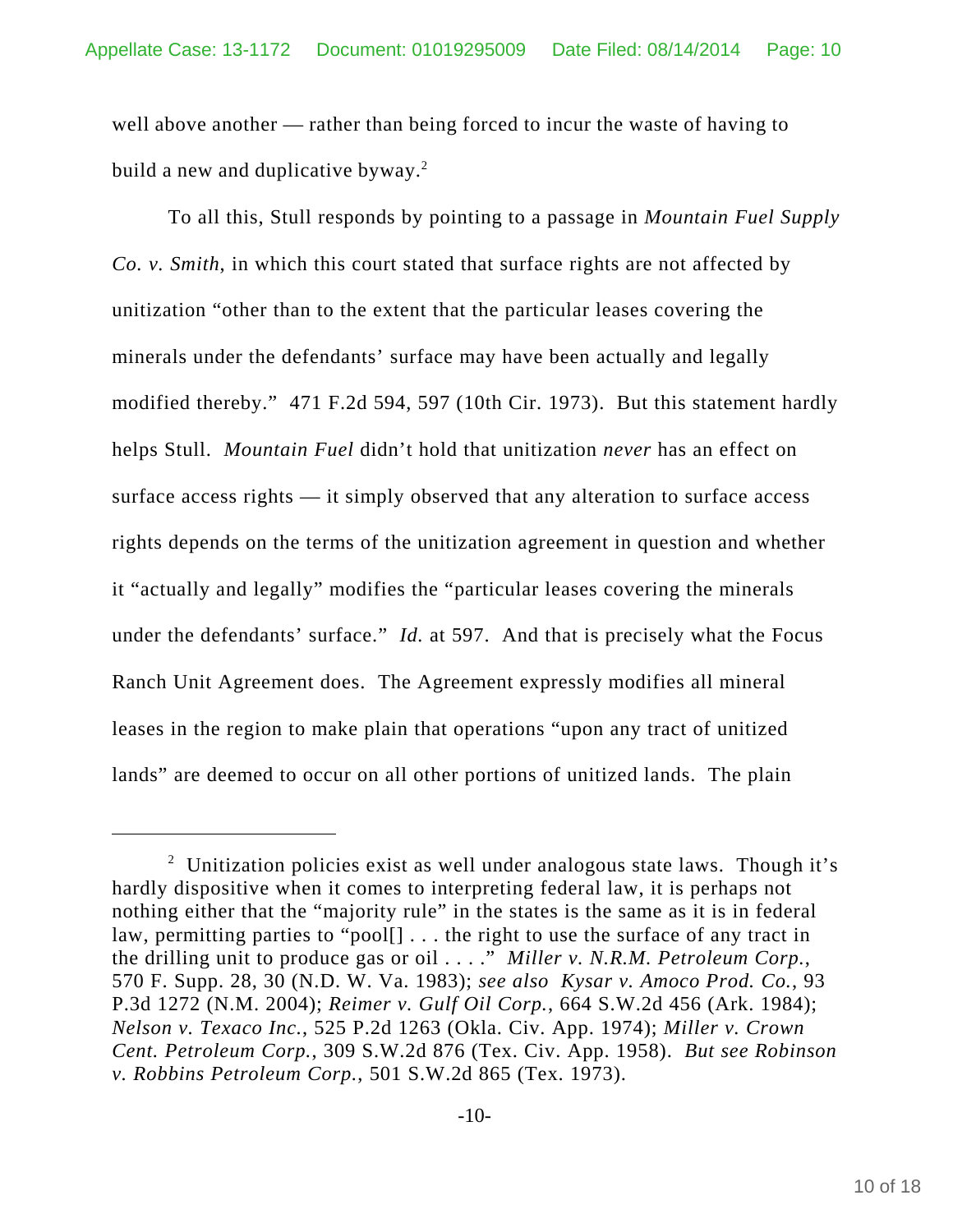upshot of that language is to pool the mineral exploitation rights of all leaseholders, including their surface access rights.<sup>3</sup>

Separately, Stull complains it wasn't party to the Focus Ranch Unit Agreement. But it doesn't begin to suggest why it had to be. Stull doesn't question that back in 1916 the government expressly retained the minerals under what's become Stull's surface estate for the benefit of the public; expressly retained the right to enter and occupy the surface estate as needed to reach those minerals; and expressly retained the (unilateral) right to modify its plans for disposing of its minerals as needed in the future. Stull doesn't dispute that  $\S 226(m)$  represents one such law — or that  $\S 226(m)$  authorized the Department of the Interior to issue 43 C.F.R. § 3186.1(18) and approve the Focus Ranch Unit Agreement. Maybe *—* despite all this — some lawful authority limits the government's ability to update its disposition plans or at least affords some measure of compensation to those property owners the updates adversely affect.

<sup>3</sup> Stull's citation to *Bourdieu v. Seaboard Oil Corp.*, 146 P.2d 256 (Cal. Ct. App. 1944), is similarly unhelpful to its cause. That 1944 state court decision doesn't address (and couldn't have addressed) the effect of the unitization agreement at issue here — or the federal regulation on which it was based — all of which came many years later. A similar problem attends Stull's reliance on an administrative decision, *International Petroleum & Exploration Operating Corp.*, 178 IBLA 1 (2009). In that case, the Interior Department Board of Land Appeals didn't try to give effect to  $\S$  226(m) and 43 C.F.R.  $\S$  3186.1(18)(b), let alone the specific unitization agreement before us. Meanwhile, the Board has itself elsewhere acknowledged that unitization *can* permit an entire field to be "operated as a single entity, without regard to lease boundaries." *Gas Dev. Corp.*, 177 IBLA 201, 208 (2009). So, too, has the BLM, as we've already noted.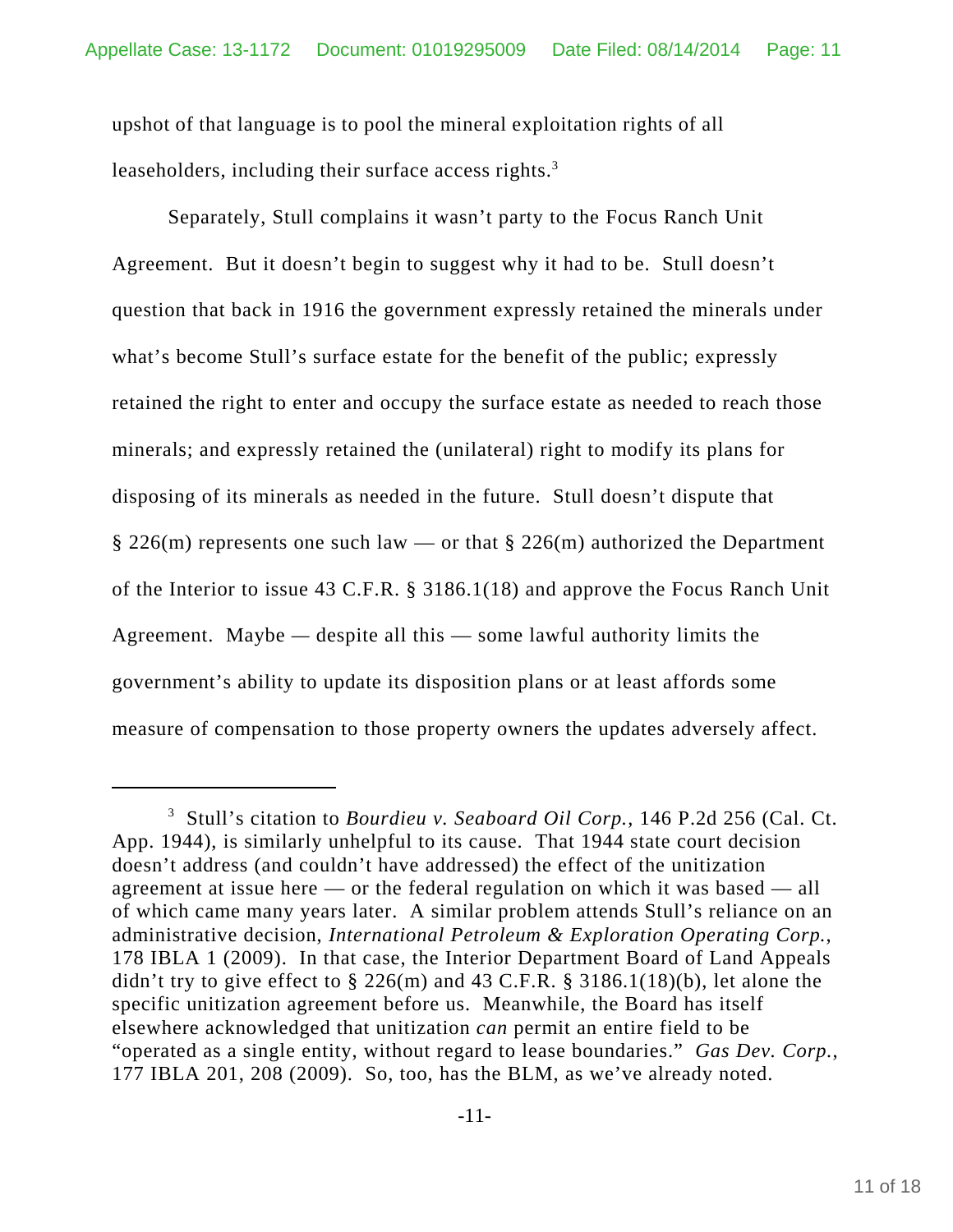*See generally* U.S. Const. amend. V (takings clause); *Ark. Game & Fish Comm'n v. United States*, 133 S. Ct. 511, 522 (2012) (private property invasions authorized by the government may give rise to takings claims). But in this case Stull hasn't seriously attempted any argument along these lines. If a legal argument in this area does exist, it seems it will have to come from future litigants in a future case. For its part, Stull leaves us at the end of the day with only a policy complaint — a complaint that federal policy as currently constructed is too generous to subsurface interests and insufficiently solicitous to surface interests. We can certainly understand that point of view. But in the never-ending tug of war between ranchers and miners — all of whom derive their interests from federal land grants — it is for Congress to set policy and this court to construe it. If Stull seeks revisions to federal land use policy its efforts would be better directed to legislators than courts.<sup>4</sup>

Finally, Stull argues that we should employ nonmutual offensive issue preclusion to bar Entek from pursuing any argument about the scope of its rights

<sup>&</sup>lt;sup>4</sup> The closest Stull comes to mustering an argument that the government is *legally powerless* to do as it has done comes when it cites state law for the general principle that a contract usually can't be enforced against those who aren't party to it. But in dealing with land grants from the federal government we're about as far removed from private contracting as it gets. No one's suggesting Stull contracted away rights it had; rather Entek's arguing that the federal government reserved mineral rights back in 1916 and is exercising those rights through its lessee today. *Cf. W. Nuclear*, 462 U.S. at 59 (Supreme Court instructing that "[l]and grants are construed favorably to the Government . . . [and] if there are doubts they are resolved for the Government, not against it.").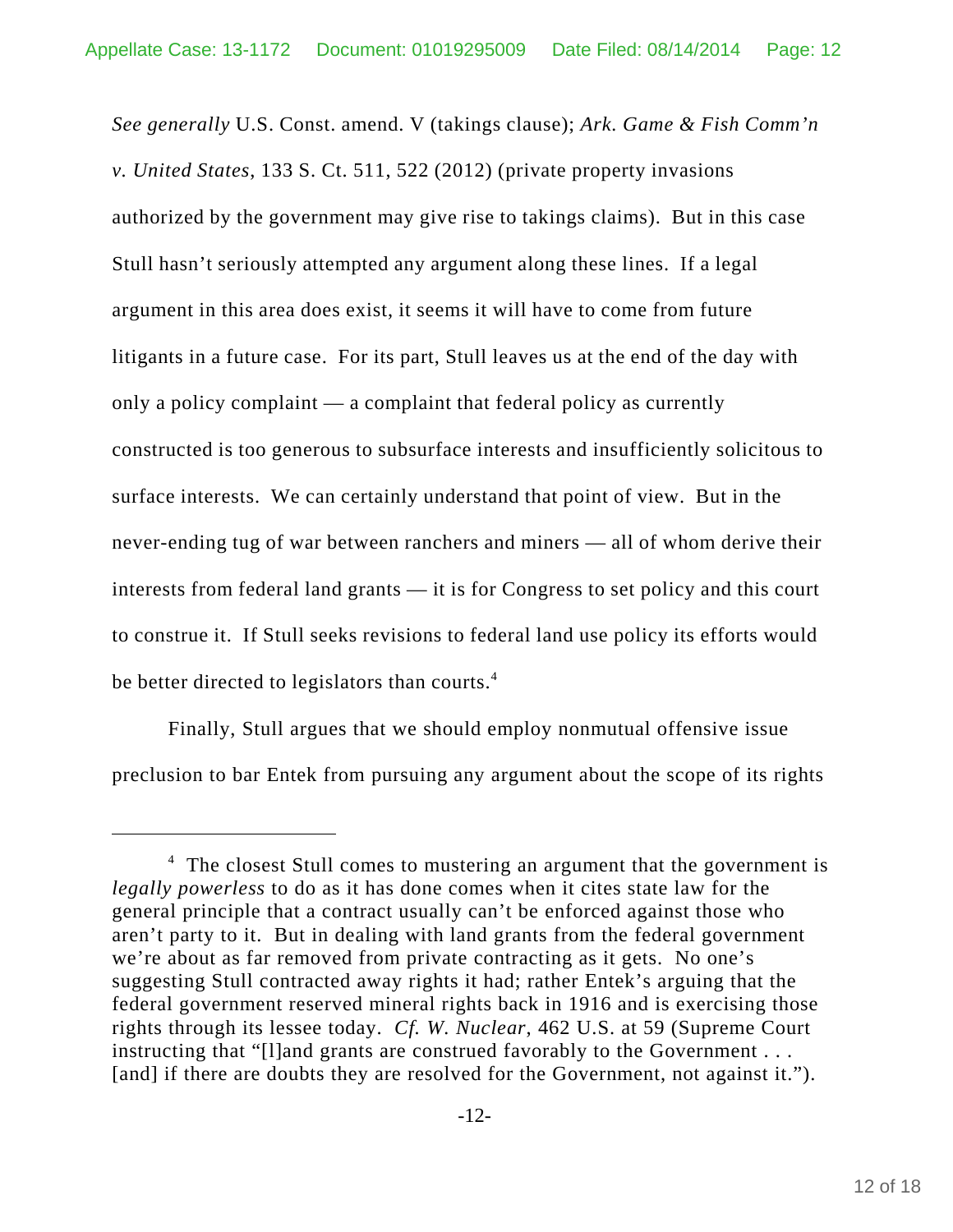under the Focus Ranch Unit Agreement. Stull points out that Entek's current leases were previously held by Clayton Williams. Stull notes that some years ago Clayton Williams fought another surface owner (Three Forks Ranch) over the right to traverse that owner's property to reach a well on an adjacent surface owner's tract — the very issue presented here. Stull observes, too, that before the district court Clayton Williams lost its argument that the Focus Ranch Unit Agreement permitted the access it sought. So, Stull reasons, Entek should be precluded from pursuing that same issue here.

But Stull's story paints only half the picture. Although a never-appealed district court judgment may sometimes support preclusion, it turns out that Clayton Williams didn't appeal the judgment in its case only because it reached a deal with Stull — a deal allowing it to traverse Stull's property to reach the well in question. And, it turns out that Stull eventually terminated the agreement. Neither was Entek ever assigned any rights under this agreement, or otherwise its beneficiary. Indeed, the parties don't dispute the fact that Entek lacks any authority to pursue a claim related to the agreement's demise.

This fuller picture of the facts, we believe, precludes preclusion. Before applying nonmutual offensive issue preclusion, we require evidence of "privity" between a party in the former litigation and the party against whom preclusion is asserted in the current litigation. *See, e.g.*, *Century Indem. Co. v. Hanover Ins. Co.*, 417 F.3d 1156, 1159 (10th Cir. 2005). Of course, privity is but a label. But

-13-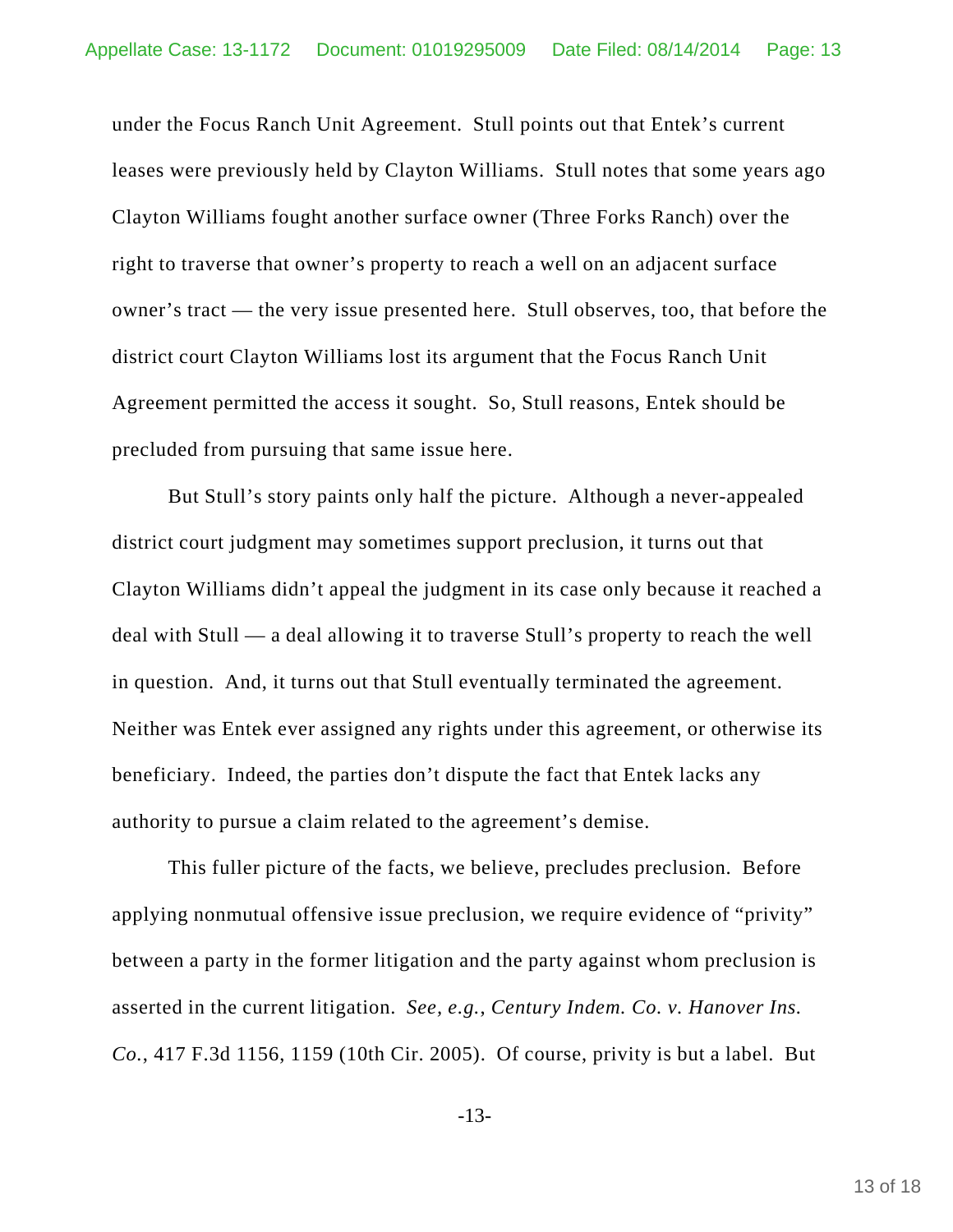it is a label that seeks to convey the existence of a relationship sufficient to give courts confidence that the party in the former litigation was an effective representative of the current party's interests. *See, e.g.*, *Taylor v. Sturgell*, 553 U.S. 880, 894 n.8 (2008) (in issue preclusion doctrine the term privity has come to be used "as a way to express the conclusion that nonparty preclusion is appropriate"); *Headwaters Inc. v. U.S. Forest Serv.*, 399 F.3d 1047, 1052-53 (9th Cir. 2005) ("Privity is a legal conclusion designating a person so identified in interest with a party to former litigation that he represents precisely the same right in respect to the subject matter involved." (internal quotation marks and ellipsis omitted)); 18A Charles Allen Wright et al., *Federal Practice and Procedure* §§ 4448-49 (2d ed. 2014); Restatement (Second) of Judgments §§ 34, 43 (1982).

That much is lacking here. True, Clayton Williams and Entek bear a close relationship. Entek is the successor in interest to Clayton Williams when it comes to the federal mineral leases. And successors and assigns to a property interest are often considered sufficiently "in privity" for preclusion purposes. Normally, after all, the predecessor has the same economic interests to worry about and defend as the successor. *See, e.g.*, 18A Wright et al., *supra*, § 4448. But as we've seen, Entek is not a successor in interest to all of Clayton Williams's relevant rights and interests. When Clayton Williams decided to forgo future litigation because of a deal it struck with Stull, it sought to (and did) protect only

-14-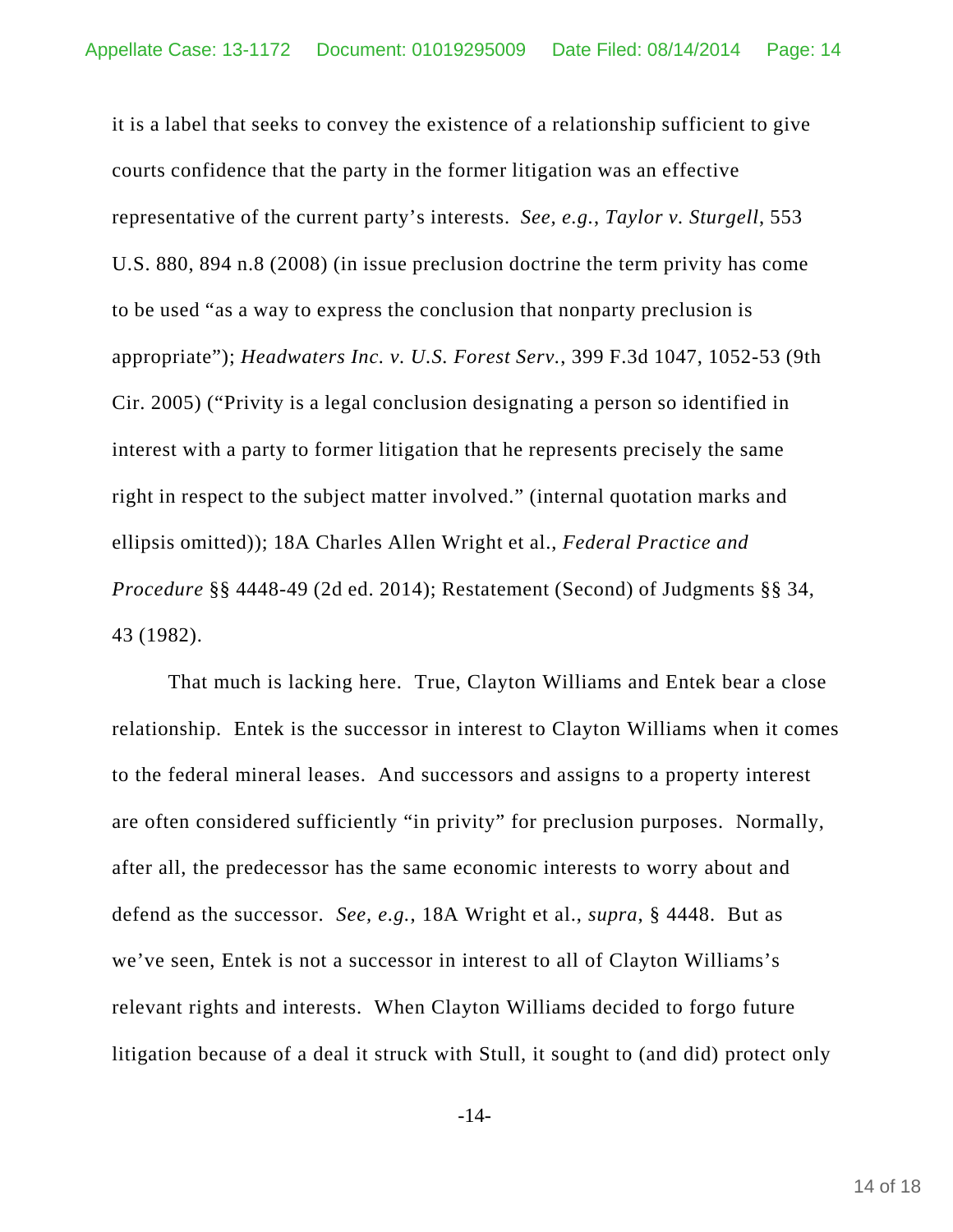*its* personal interests — not those of similarly situated future lessees of the same property. In a critical respect, then, Clayton Williams didn't — and didn't intend to — serve as a proxy for its successor's interests. Neither could Stull have reasonably thought itself protected against other future adversaries. At the time of the deal, Stull knew (even insisted) that the deal necessary to end the litigation would be good for Clayton Williams only. To be clear, we don't mean to suggest that the mere fact a case settles through private agreement before an appeal is decided suffices to preclude preclusion in all cases. Instead, we much more narrowly decline to find sufficient "privity" for issue preclusion purposes when the parties to a litigation-ending agreement could not have reasonably thought the deal would inure to the benefit of other parties and so protect against their future claims. *See generally* 18A Wright et al., *supra*, § 4462 (in determining "privity" question "substantial weight should be given to the reasonable expectations of the victor" in the prior litigation as to whether or not it "would protect against relitigation by any future adversary"); Restatement (Second) of Judgments § 43 cmt. a ("privity" lacking where predecessor to a property interest litigated only a "personal" right rather than one that "affect[ed] the property itself").

With that said, and having explained that the Focus Ranch Unit Agreement has the effect of providing Entek all the relief it seeks (under what it calls claim three), we have no need to address the company's alternative legal theories for reaching the same result (what it calls claims one and two). The district court's

-15-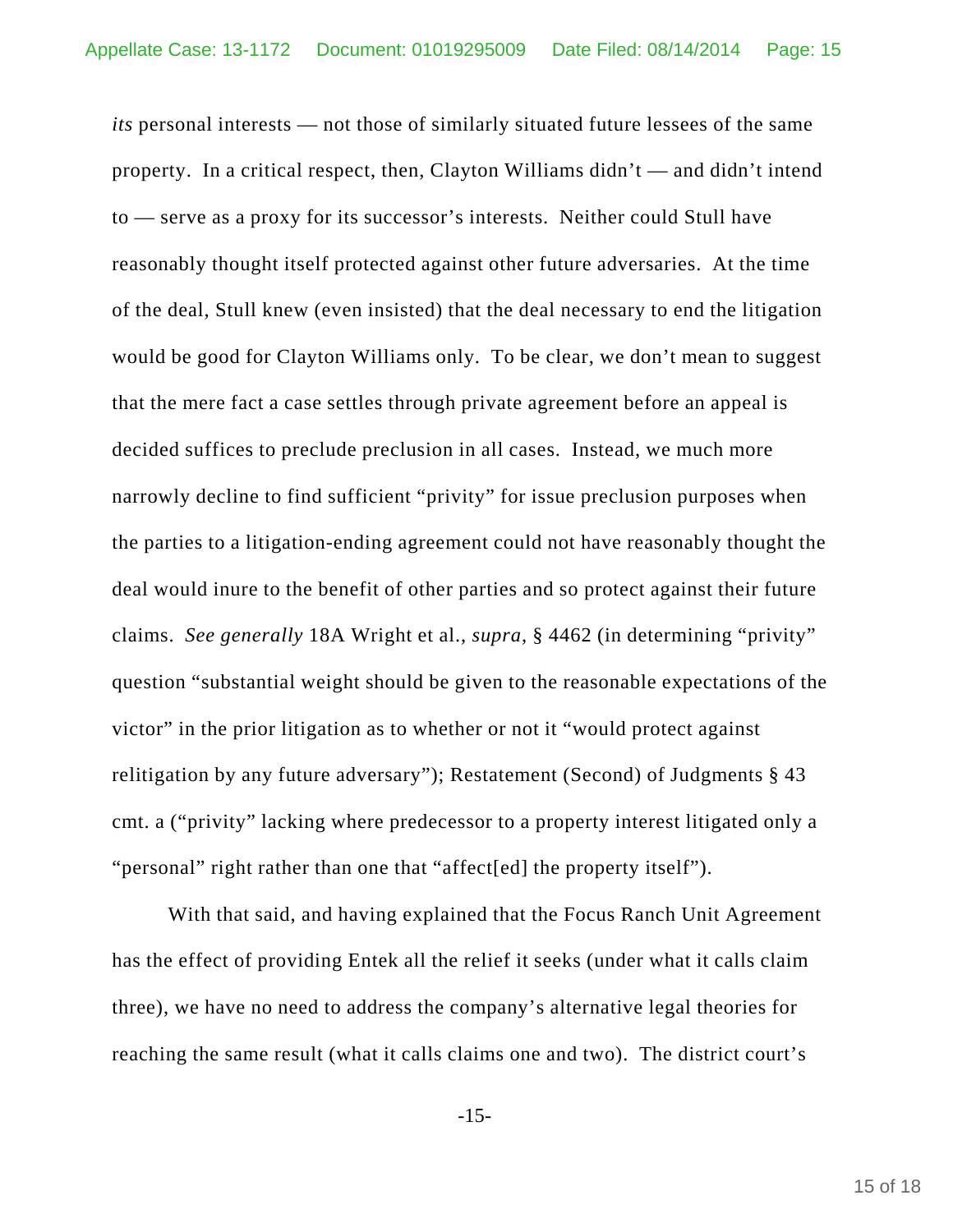grant of summary judgment in favor of Stull is vacated and the case is remanded for further proceedings consistent with the terms of this opinion.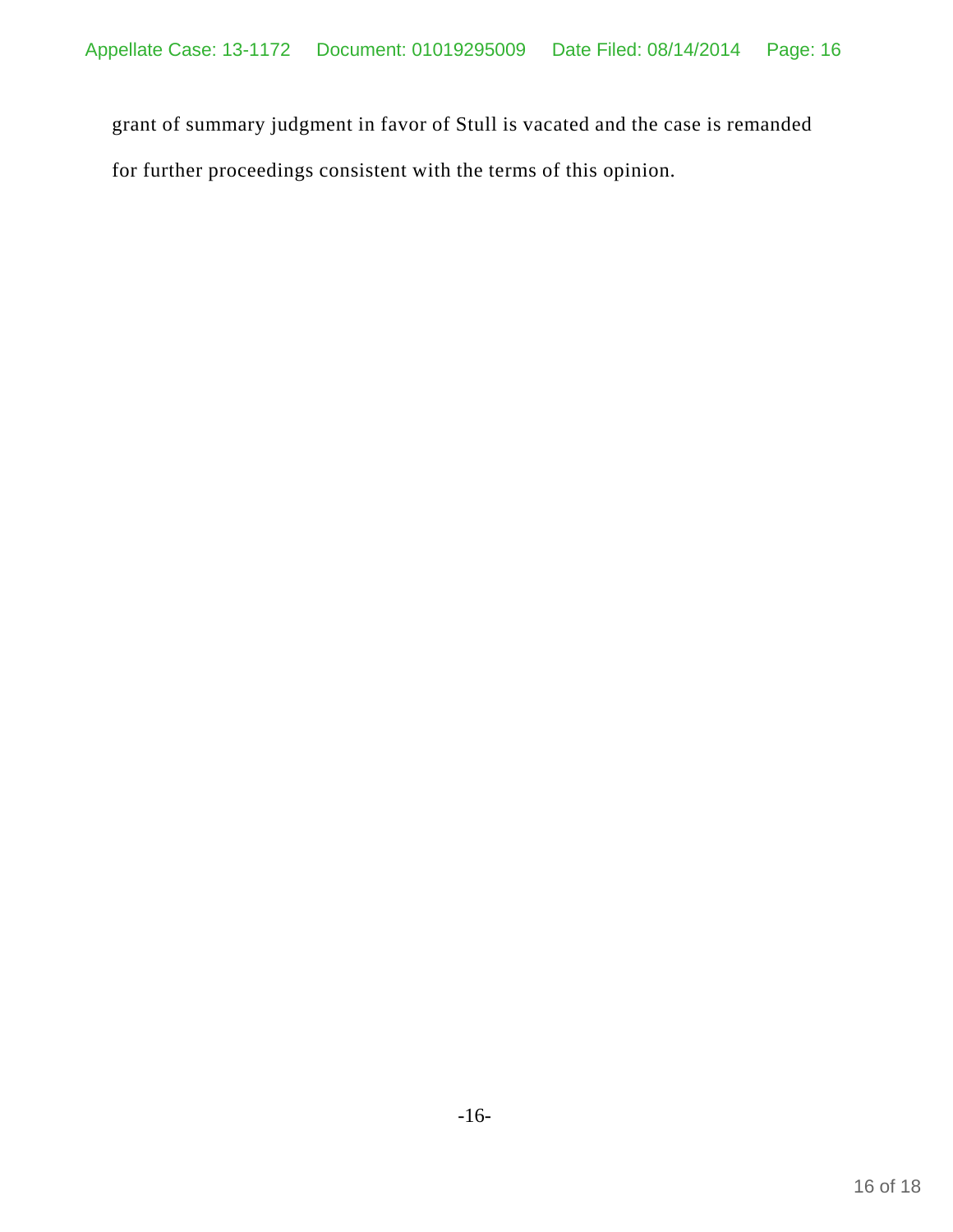## **UNITED STATES COURT OF APPEALS FOR THE TENTH CIRCUIT OFFICE OF THE CLERK**

Byron White United States Courthouse 1823 Stout Street Denver, Colorado 80257 (303) 844-3157

Elisabeth A. Shumaker Clerk of Court

August 14, 2014

Chris Wolpert Chief Deputy Clerk

Ms. Lucy H. Deakins Norton Rose Fulbright 1200 17th Street, Suite 1000 Denver, CO 80202

Mr. L. Poe Leggette Baker & Hostetler LLP 1801 California Street Suite 4400 Denver, CO 80202

## **RE: 13-1172, Entek GRB v. Stull Ranches** Dist/Ag docket: 1:11-CV-01557-PAB-KLM

Dear Counsel:

Enclosed is a copy of the opinion of the court issued today in this matter. The court has entered judgment on the docket pursuant to Fed. R. App. P. Rule 36.

Pursuant to Fed. R. App. P. Rule 40, any petition for rehearing must be filed within 14 days after entry of judgment. Please note, however, that if the appeal is a civil case in which the United States or its officer or agency is a party, any petition for rehearing must be filed within 45 days after entry of judgment. Parties should consult both the Federal Rules and local rules of this court with regard to applicable standards and requirements. In particular, petitions for rehearing may not exceed 15 pages in length, and no answer is permitted unless the court enters an order requiring a response. If requesting rehearing en banc, the requesting party must file 12 paper copies with the clerk, in addition to satisfying all Electronic Case Filing requirements. *See* Fed. R. App. P. Rules 35 and 40, and 10th Cir. R. 35 and 40 for further information governing petitions for rehearing.

Please contact this office if you have questions.

Sincerely,